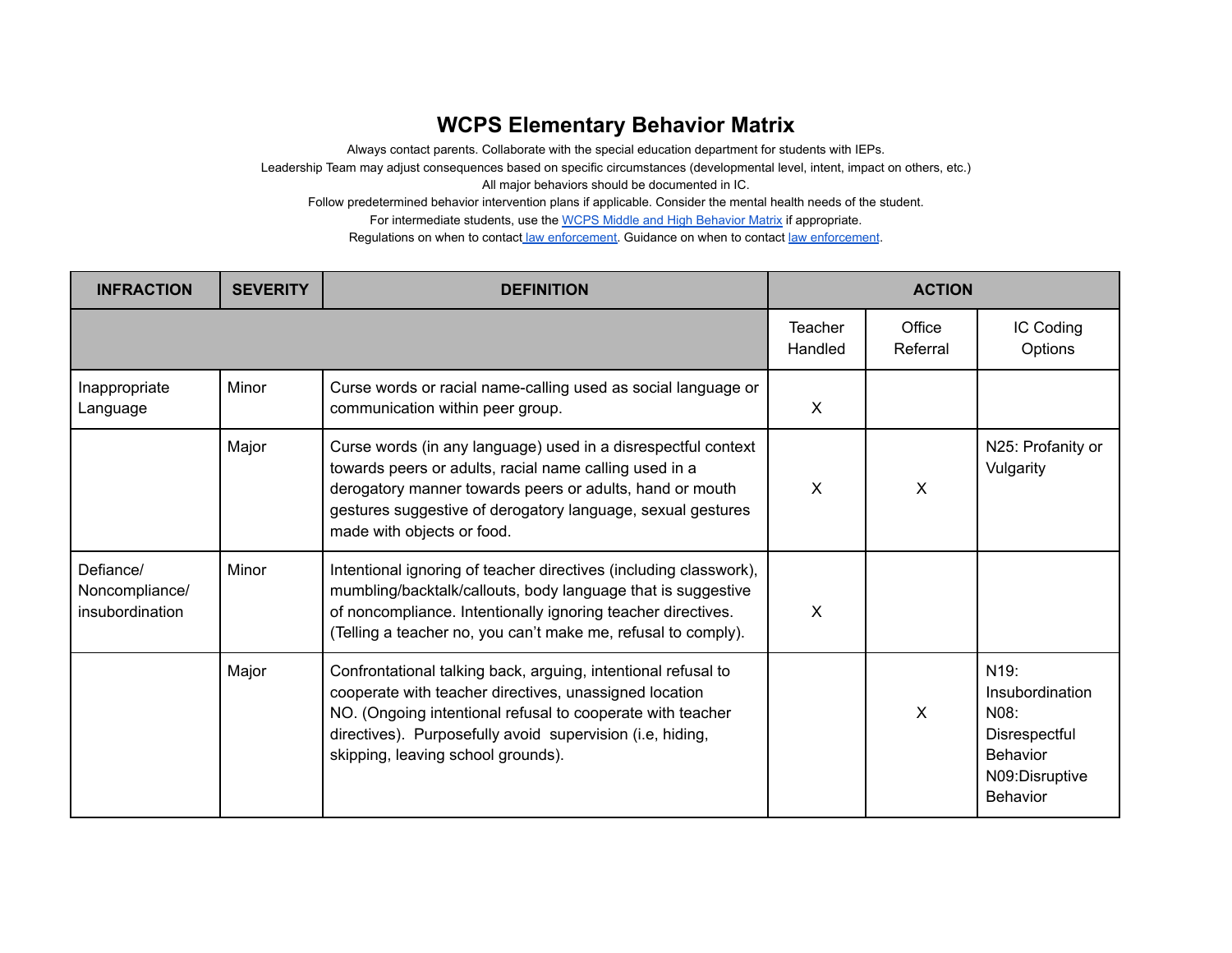| <b>Disrespect</b>      | Minor | Student delivers low intensity, socially rude or dismissive<br>messages to adults and students. (mumbling and/or back<br>talk).                                                                                                                                                                                                                                 | $\mathsf{X}$ |                           |                                                 |
|------------------------|-------|-----------------------------------------------------------------------------------------------------------------------------------------------------------------------------------------------------------------------------------------------------------------------------------------------------------------------------------------------------------------|--------------|---------------------------|-------------------------------------------------|
|                        | Major | Student message is confrontational, talking back and being<br>very argumentative.                                                                                                                                                                                                                                                                               |              | $\sf X$                   | N08:<br>Disrespectful<br><b>Behavior</b>        |
| Disruption             | Minor | Disruptive noises (w/mouth, excessive talking, pencil tapping,<br>etc.), refusal to settle down, continual movement/out of seat.<br>Affects the learning of the individual or small group.                                                                                                                                                                      | $\mathsf{X}$ |                           |                                                 |
|                        | Major | Hindrance to the teaching and learning process, throwing<br>objects, yelling out, ongoing minor disruptions. Affects the<br>learning of the whole class.                                                                                                                                                                                                        |              | $\sf X$                   | N09:Disruptive<br>Behavior                      |
| <b>Property Misuse</b> | Minor | Damage to school property that can be cleaned/corrected by<br>the student (i.e., writing in a book, locking bathroom stall<br>doors)                                                                                                                                                                                                                            | $\mathsf{X}$ |                           |                                                 |
|                        | Major | Damage to school property that can't be clean/corrected by<br>the student. (i.e., breaking equipment, permanent marker<br>writing.)                                                                                                                                                                                                                             |              | $\boldsymbol{\mathsf{X}}$ | N06:Destruction<br>of Property<br>N33:Vandalism |
| Theft/Forgery          | Minor | Theft of classroom supplies (i.e., pencils, paper, crayons).<br>Forgery of guardian signature in general school<br>communications.                                                                                                                                                                                                                              | $\mathsf{X}$ |                           |                                                 |
|                        | Major | Theft of staff/school belongings (wallet, electronics, etc.),<br>removal of items from a teacher's desk without permission,<br>theft of item(s) from another student's backpack, cubby, or<br>desk. Forgery of guardian signature in cases of student safety<br>(i.e., field trip permissions, medical releases, habitual<br>instances despite parent contact). |              | X                         | N30:Theft/<br>Stealing                          |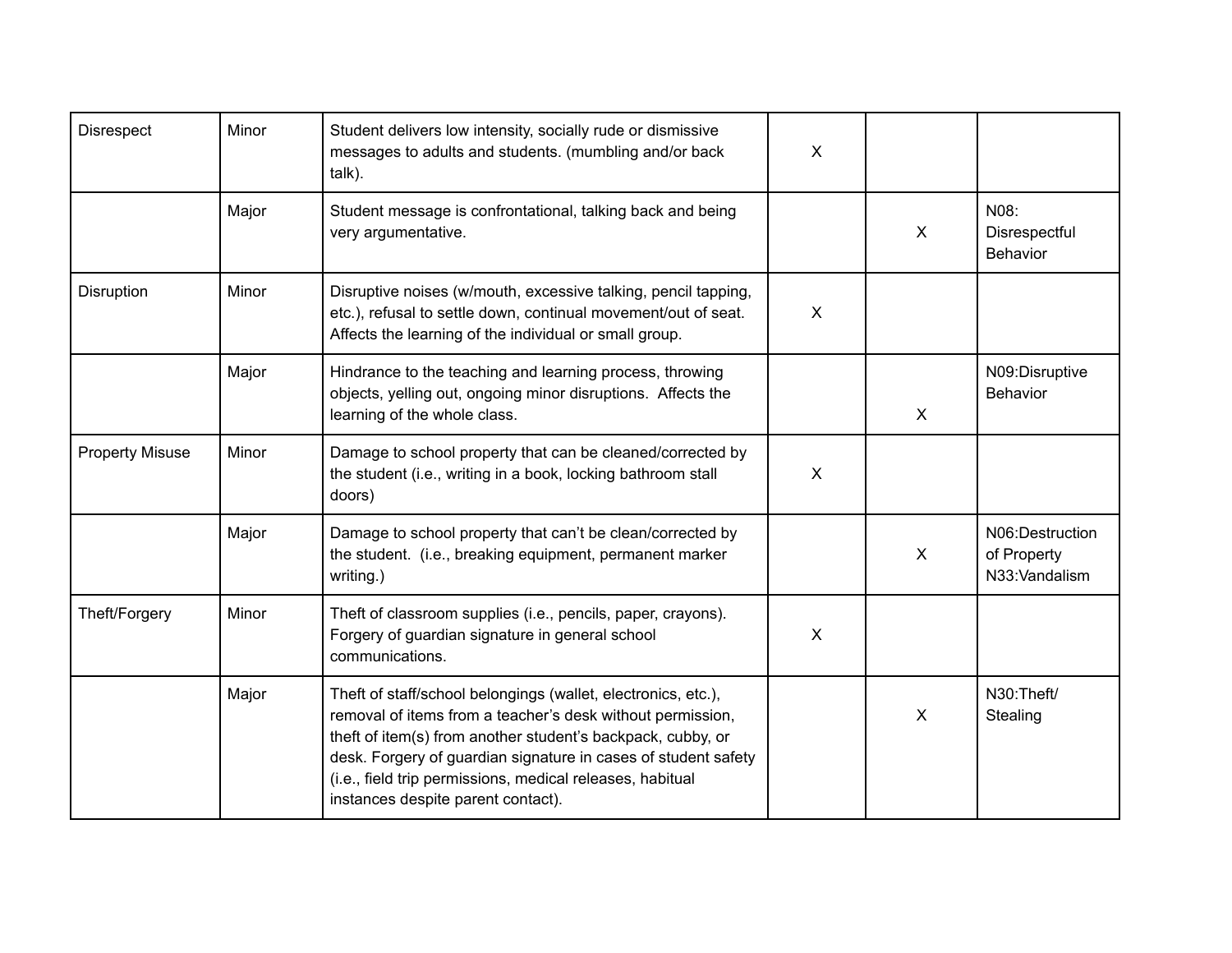| Lying/Cheating                     | Minor | Delivering an untrue statement about shared classroom<br>supplies, cheating on homework, cheating on in-class tests.                                                                                                                                                                                                      | X            |                           |                                                     |
|------------------------------------|-------|---------------------------------------------------------------------------------------------------------------------------------------------------------------------------------------------------------------------------------------------------------------------------------------------------------------------------|--------------|---------------------------|-----------------------------------------------------|
|                                    | Major | Delivering an untrue statement about a major behavioral<br>infraction (i.e., a fight, property misuse, etc.) in which the<br>student is not directly involved, making false accusations<br>about teachers. Student delivers message that is untrue<br>and/or deliberately violates the rules or cheats on<br>assessments. |              | $\boldsymbol{\mathsf{X}}$ | N01:Academic<br>Cheating/<br>Plagiarism             |
| Harassment                         | Major | Any knowing, inappropriate, unwanted touching or any<br>unacceptable written or verbal comments, photos, gestures,<br>or behaviors that are intended to harm, threaten, or intimidate<br>(to include comments/attacks based on race, religion, gender,<br>age, ethnic origin, disability and/or other personal matters).  | $\mathsf{X}$ | $\pmb{\times}$            | H02: Harassing<br>Communications<br>H03: Harassment |
| <b>Bullying</b>                    | Major | Bullying refers to any intentional act by a student or groups of<br>students directed against another student to ridicule,<br>humiliate, or intimidate the other student while on school<br>grounds, or at a school sponsored activity, which acts are<br>repeated against the same student over time. (WCPS 09.422)      | $\mathsf{X}$ | $\sf X$                   |                                                     |
| <b>Physical Contact</b>            | Minor | Horseplay - pushing, shoving, grabbing, playing around,<br>goofing off, touching, kicking, stabbing with pencil/scissors<br>without intent to harm.                                                                                                                                                                       | X            |                           |                                                     |
|                                    | Major | Physical aggression with peer or adult, which may result in<br>harm to self or others. Includes pinching, biting, punching,<br>kicking, spitting, hair pulling, and throwing furniture.                                                                                                                                   |              | $\boldsymbol{\mathsf{X}}$ | N09:Disruptive<br><b>Behavior</b>                   |
| Inappropriate Use<br>of technology | Minor | Student not using technology in an appropriate manner. Not<br>on correct site, using another students password, changing<br>background/computer settings, having phone/device out at<br>inappropriate times, having device at school that is not                                                                          | X            |                           |                                                     |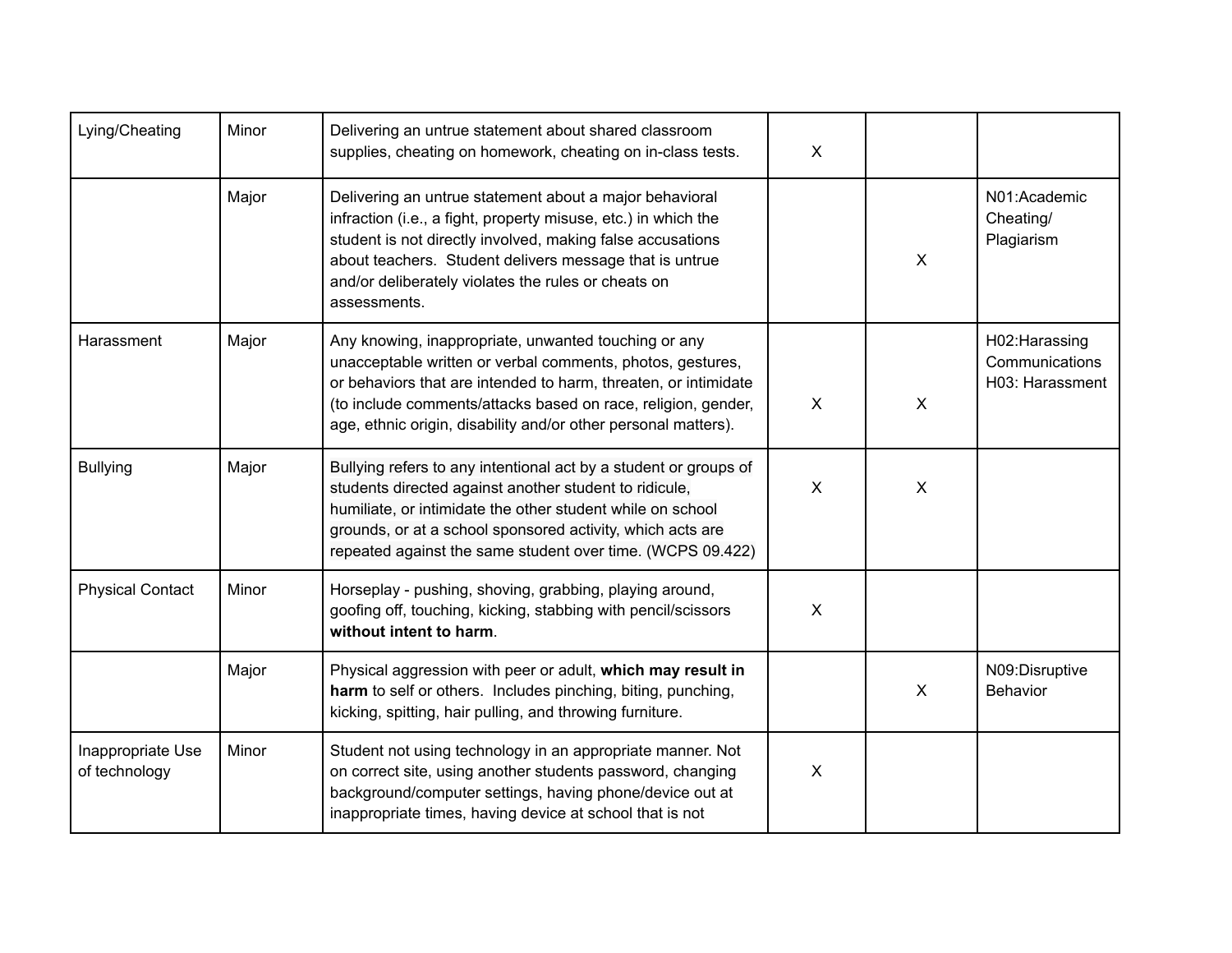|                                     |             | registered.                                                                                                                                                                                                                                                                                                                                                            |              |                                                        |
|-------------------------------------|-------------|------------------------------------------------------------------------------------------------------------------------------------------------------------------------------------------------------------------------------------------------------------------------------------------------------------------------------------------------------------------------|--------------|--------------------------------------------------------|
|                                     | Major       | On inappropriate sites (pornographic, sexual, or violent in<br>nature), any behaviors resulting in damage to technology<br>equipment property, taking pictures of other students or faculty<br>without permission, stealing passwords, any use of<br>technology that documents inappropriate language/behaviors,<br>or using technology to harass and threaten others. | X            |                                                        |
| Use/Possession of<br><b>Tobacco</b> | Major       | Student is in possession of or is using tobacco on school<br>grounds. Look alikes will be treated as the actual substance.                                                                                                                                                                                                                                             | $\times$     |                                                        |
| Use/Possession of<br>Drugs/Alcohol  | Major       | Student is in possession of or is using drugs or alcohol on<br>school grounds. Drugs may include: prescription drugs, herbal<br>remedies, all illegal drugs, etc. Look alikes will be treated as<br>the actual substance. Students possessing drug<br>paraphernalia including, but not limited to vaporizers, rolling<br>papers, smoking devices etc.                  | $\sf X$      |                                                        |
| Use/Possession of<br>Weapons        | Major       | Weapons are any objects used or threatened to be used to<br>cause bodily harm or mental distress. Weapons may include,<br>but are not limited to, any of the following: matches/lighters,<br>fireworks, brass knuckles, slingshots, pocket or kitchen<br>knives, plastic knives, or guns of any type. Look alikes will be<br>treated as the actual object.             | X            | District triplicate<br>form needs to be<br>filled out  |
| <b>Threats</b>                      | Major/Minor | Contact student assistance team.                                                                                                                                                                                                                                                                                                                                       | $\mathsf{x}$ | District triplicate<br>form needs to be<br>filled out. |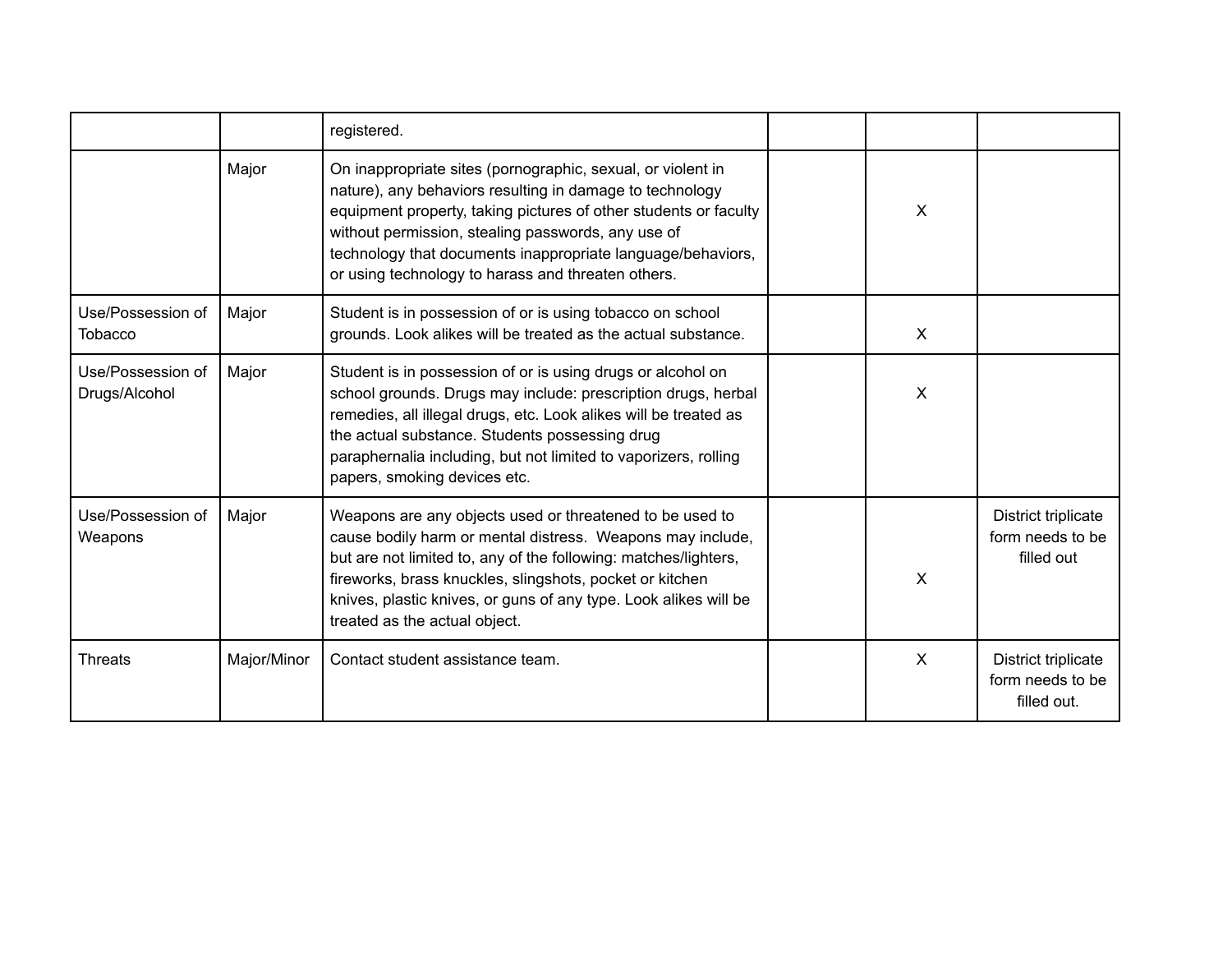| <b>Interventions and Consequences</b>                  | <b>ISS and OSS Guidance</b>                       |
|--------------------------------------------------------|---------------------------------------------------|
| Verbal warning                                         | <b>Behaviors that may warrant ISS</b>             |
| Apology letter                                         |                                                   |
| Parent contact                                         | Severe behavior that infringes upon the rights    |
| <b>Preferential seating</b>                            | of another student                                |
| Loss of access to items                                | Fighting                                          |
| Parent meeting(s)                                      | <b>Bullying</b>                                   |
| 1, 2, 3 Magic<br>$\bullet$                             | Major behaviors                                   |
| Build, maintain, and restore relationships with        | Aggression towards staff                          |
| students                                               | Students who have 3-5 office referrals            |
| Logical consequence (i.e., student access              |                                                   |
| inappropriate website - lose access to                 | **Reflect on effectiveness of interventions and   |
| computer)                                              | consequences. Refer to PBIS Tier 2/3 Team**       |
| Loss of privilege in classroom (choice of<br>$\bullet$ |                                                   |
| activity, choice of seat during class or lunch,        | <b>Behaviors that may warrant OSS</b>             |
| going to the restroom with the class, etc.)            |                                                   |
| Problem solving                                        | Severe behaviors in which ISS and other           |
| Counseling                                             | interventions have been ineffective               |
| Teach tools for self-regulation                        | Behaviors that threaten safety to others -        |
| Mini-courses or skill lessons                          | consult District Student Assistance Team          |
| <b>Restitution</b>                                     |                                                   |
| Restorative practices                                  | **Reflect on effectiveness of interventions and   |
| <b>Parent Trainings</b>                                | consequences. Refer to PBIS Tier 2/3 Team**       |
| Time out                                               |                                                   |
| <b>Behavioral contract</b>                             | **Contact DPP or Director of Student Services for |
| Sensory room for prevention and de-escalation          | guidance on when to involve law enforcement**     |
| Community service as restitution                       |                                                   |
| <b>Lunch Suspension</b>                                |                                                   |